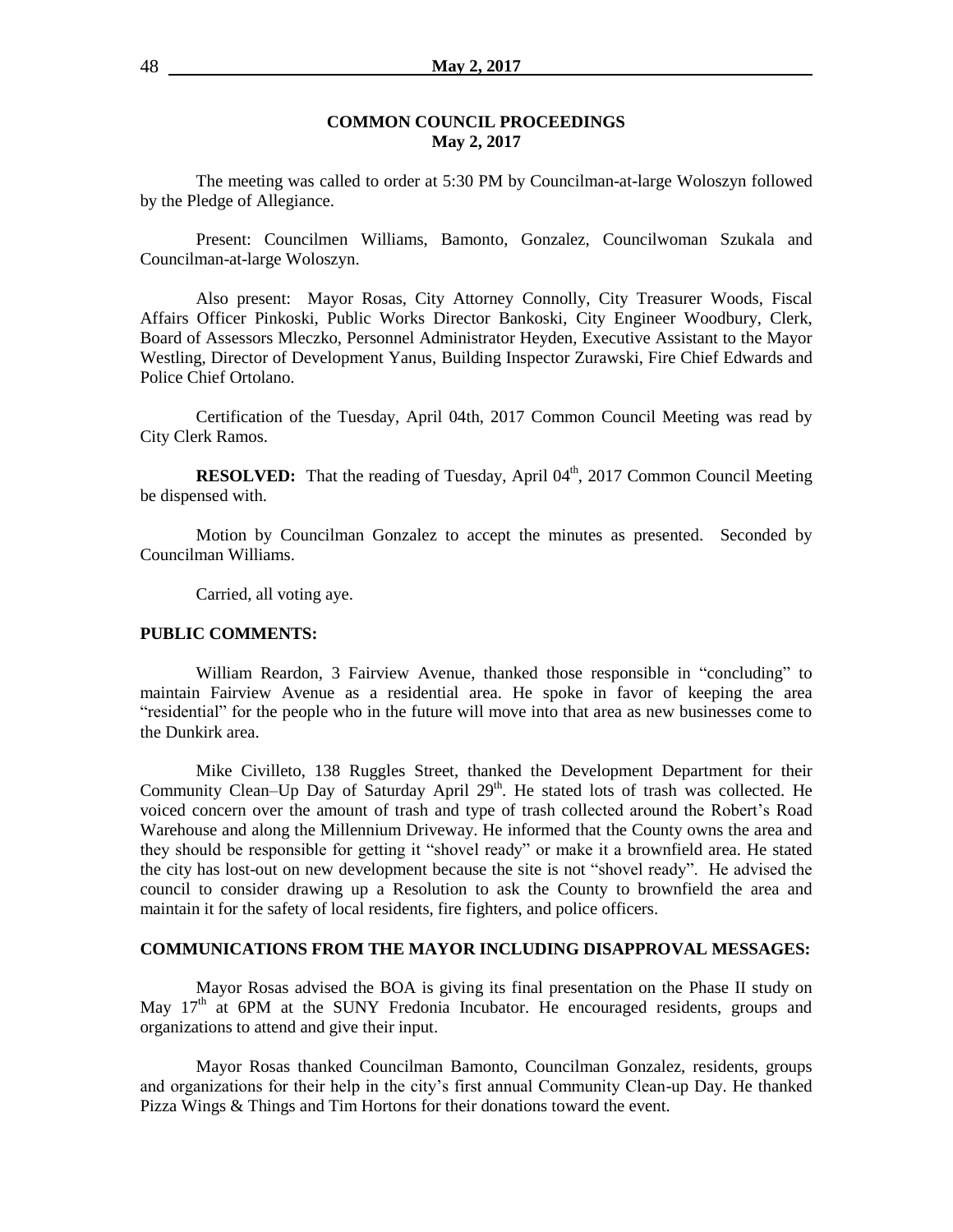Mayor Rosas advised that he recently made contact with the Division of Budget of New York State and was informed the Financial Structuring Board plans to be here by the end of the month.

Mayor Rosas thanked Director of Development Yanus and her department for their efforts in trying to bring the Cold Storage Warehouse Project into the City of Dunkirk. He advised there was no intent to disrupt the neighborhood with that development. He advised that the city will continue to work with the residents to bring a development that is agreeable to the residents.

Mayor Rosas responded to Mr. Civelleto's earlier concern that we need development sites to be "shovel ready". Mayor Rosas advised he has already contacted the County Executive and County IDA to address the issue of getting that site "shovel ready" so we are ready for future opportunities.

Director of Development Yanus spoke on the Dunkirk Farmers Market. She provided details on the Double-up Food Bucks Grant that the city has been chosen to participate for the 2017 season. The program is scheduled to begin Wednesday June 14 through the end of October at the Dunkirk Senior Center.

#### **COMMUNICATIONS FROM THE PUBLIC AND PETITIONS:**

Communication from City Clerk Ramos appointing Lillian R. Divine as Deputy City Clerk and Deputy Registrar of Vital Statistics effective May 03, 2017

Received and filed.

Request from the National MS Society to use Point Gratiot as a rest stop for its cyclist's on August  $5<sup>th</sup>$  between 6:30 AM until 10:30 AM. Also requesting permission to set up a tent, tables, and chairs.

Councilman-at-large Woloszyn advised a motion was needed to refer to appropriate departments as well as approve subject to appropriate insurances and usual conditions.

Councilwoman Szukala moved to approve. Seconded by Councilman Gonzalez.

Carried, all voting aye.

Request from Cynthia Karnes to use Promenschenkle Stadium and Kock's Field on Saturday July  $8<sup>th</sup>$  from 8:00 AM until 10:00 PM; also requesting permission for a food vendor for the annual "Joe Karnes Memorial Co-Ed Softball Tournament".

Councilman-at-large Woloszyn advised a motion was needed to refer to appropriate departments as well as approve subject to appropriate insurances and usual conditions.

Councilman Bamonto moved to approve. Seconded by Councilman Williams.

Carried, all voting aye.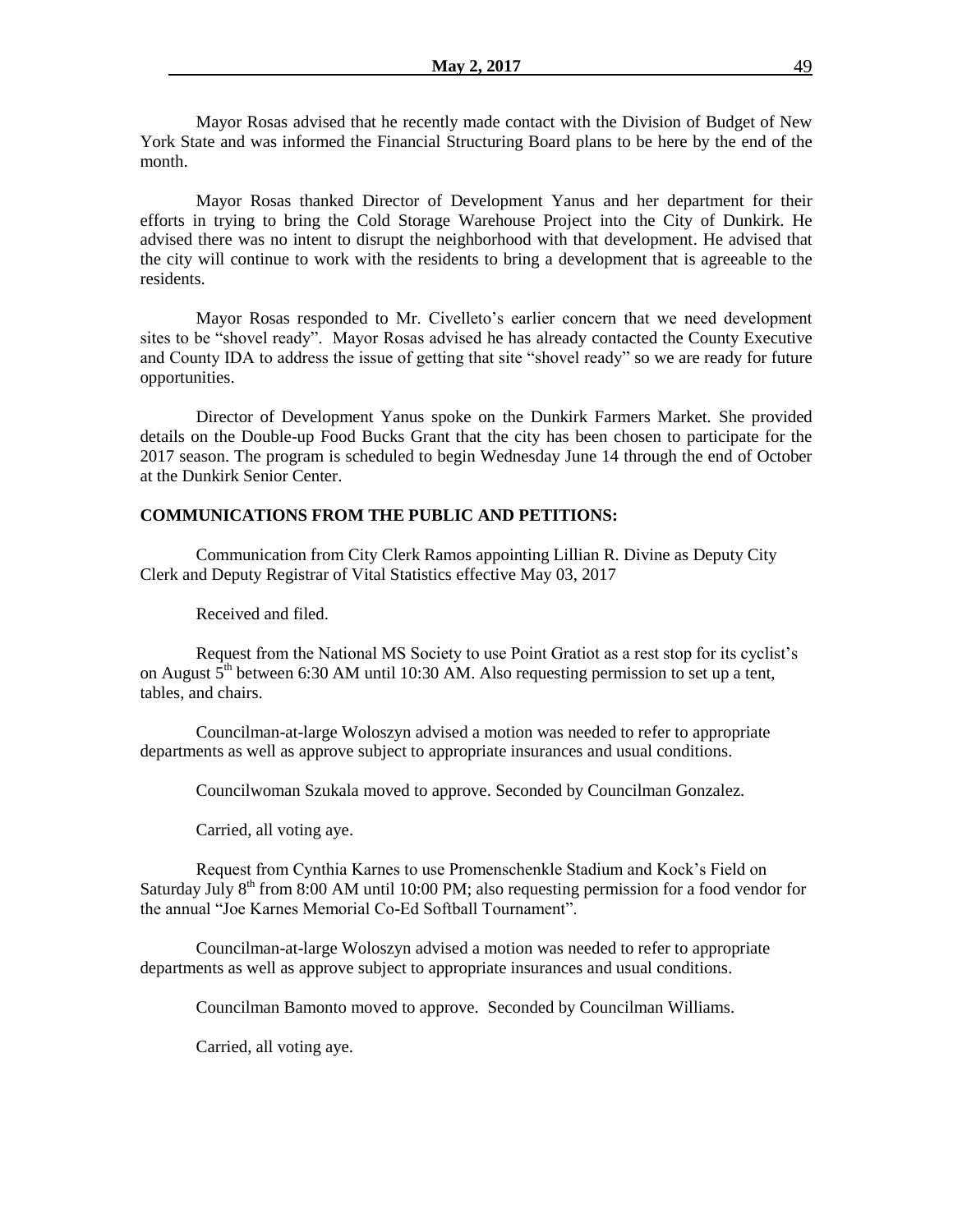Request from Harvest Chapel Church to use Washington Park on July  $14<sup>th</sup>$  (Rain date July  $21<sup>st</sup>$ ) from 5:00 PM until 8:30 PM for a Community Block Party and Carnival, as well as, permission to bring in ponies for pony rides.

Councilman-at-large Woloszyn advised a motion was needed to refer to appropriate departments as well as approve subject to appropriate insurances and usual conditions.

Councilman Gonzalez moved to approve. Seconded by Councilwoman Szukala.

Carried, all voting aye.

Loudspeaker application from Scott Mekus on behalf of the Marauder Trotter 5K Run/Walk to use speaker system, microphone, and music at Wright Park on Saturday, July 1<sup>st</sup> from 8:30 AM until 12:00 PM.

Loudspeaker application from Lauren Klenosky on behalf of the Alzheimer's Association, WNY Chapter to use speakers and microphone at Point Gratiot on Saturday, September  $9<sup>th</sup>$  from 8:30 AM until 12:30 PM.

Loudspeaker application from Lisa Leavitt on behalf of Harvest Chapel Church to use audio equipment, microphone and speakers at Washington Park on July  $14<sup>th</sup>$  from 4:30 PM until 8:30 PM.

Loudspeaker application rom Karen Payne on behalf of the Dunkirk Elk's #922 to use amplifier, speaker, and microphone at the Dunkirk Lighthouse on Wednesday June  $14<sup>th</sup>$  from 6:00 PM until 8:00 PM for a Flag Day ceremony.

Loudspeaker application from the Clarion Hotel from May  $1<sup>st</sup>$  through October  $1<sup>st</sup>$  for Outside Bands.

Councilman Williams moved to approve loudspeaker applications as a group. Seconded by Councilman Bamonto.

Carried, all voting aye.

Notice of Claim from Sandra Marcin for alleged damages to her vehicle due to a pothole while driving on Lake Shore Drive and Main Street on April 2, 2017.

Notice of Claim from Maria Jakubiec for alleged damages to her vehicle due to a pothole while driving on MaiN Street and Route 5 on April 2, 2017.

Notice of Claim from William L. Donaldson for alleged damages to his vehicle due to a Notice of Claim for damages allegedly sustained due to a clogged main sewer pipe on pothole while driving on Lake Shore Drive and Main Street intersection on March 31, 2017.

Notice of Claim from Thomas W. Loughlin for damages allegedly sustained due to a clogged main sewer pipe on April 6, 2017.

Councilman Williams made a motion to refer the notice of claims as a group to the City Attorney. Seconded by Councilman Bamonto.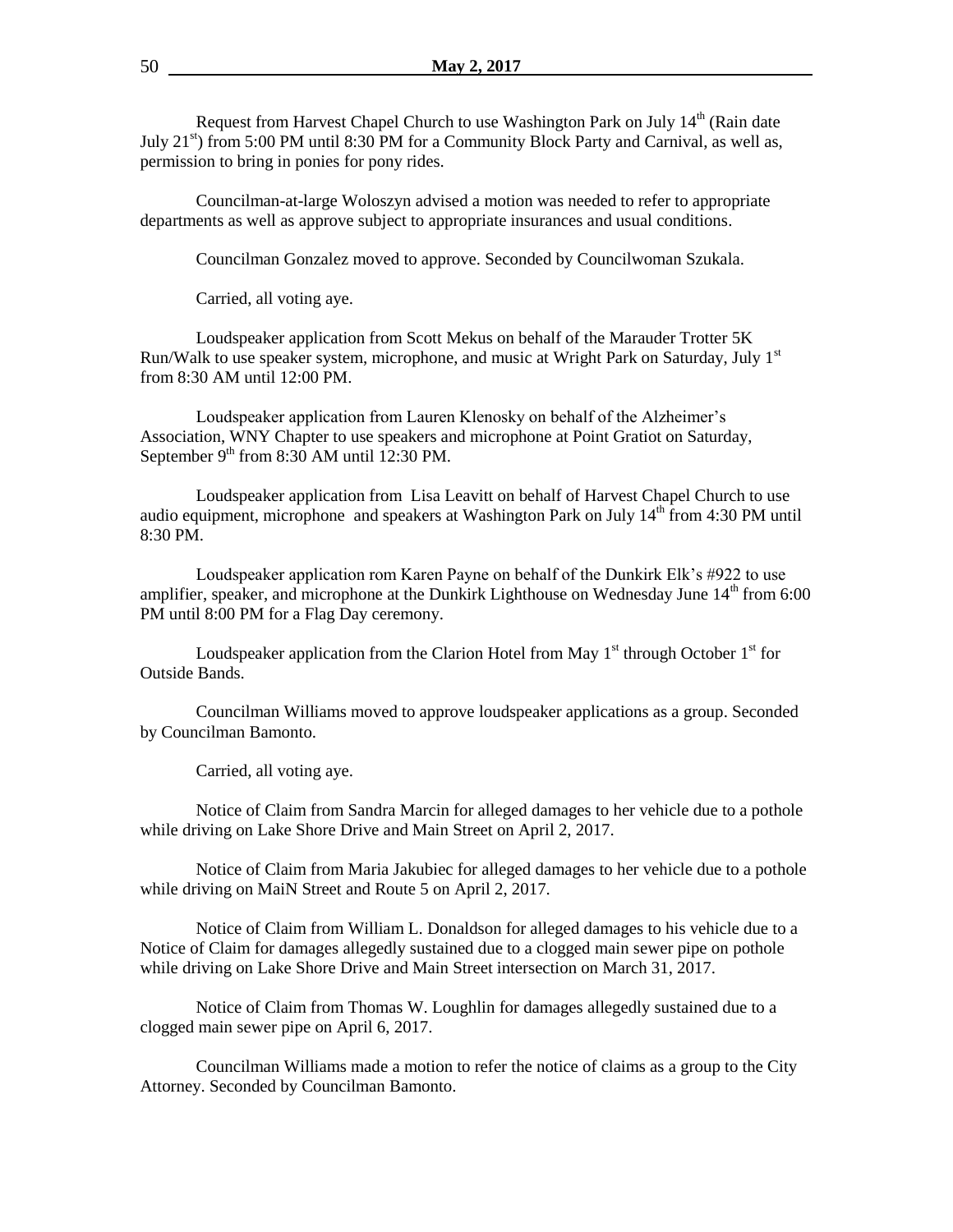Carried, all voting aye.

Notice of Verified Petition for a Judgement pursuant to CPLR Article 78.

Received and filed.

#### **REPORTS OF STANDING COMMITTEES, BOARDS AND COMMISSIONS:**

Councilman Williams inquired of Public Works Director Bankoski if it was possible to get a round grate on a drain they spoke about yesterday on Moffat Street instead of a manhole cover to help drain some of the water that has been backing up into yards due to all the rain, and inquired of Public Works Director Bankoski if he could he help push in the county legislation the cleanup to help bring down some of the buildings that Mr. Civilleto addressed earlier in this meeting.

Public Works Director Bankoski advised that he is planning to take the maintenance mechanic to Moffat Street tomorrow to see if a cover can be fabricated; and as Chautauqua county Legislator of District 2 he described two projects the County IDA has coming that will help make some improvements on the property in question.

Councilman Bamonto advised the next Personnel Meeting is scheduled for Monday, May 8<sup>th</sup> at 4pm in the Mayor's Conference room and that he and Councilman Gonzalez participated in the Community Clean-up Day event on Saturday. Councilman Bamanto thanked Development Director Yanus and her staff for spear heading the well-attended event.

Councilman Gonzalez advised there was an Economic Development Meeting today in which they had a presentation on the Rose Falermo Plan, discussed the Dog Park, and an upcoming tournament. He also advised in regards to the building on Robert's road he has the same concerns as Mr. Civelleto and hopes Public Works Director Bankoski is successful in addressing the problem in his role as a county legislator.

Councilman Gonzalez inquired to Fire Chief Edwards regarding a recent tree accident and the lack of communication with the victim due to a language barrier. Councilman Gonzalez suggested the need for a Spanish speaking fireman or paramedic or someone who would be able to communicate with the large percentage of minority population before someone dies because they do not understand the person who is trying to save them.

Fire Chief Edwards advised he had not received any negative reports regarding the accident but would check further into the incident.

Councilwoman Szukala advised she was disappointed in the City's loss of the Cold Storage Warehouse Project, but more disappointed that the city did not have another site that met the specifications and hopes we will have some shovel ready sites for the next opportunities that come along.

Councilwoman Szukala advised she has received several calls from Lord Street residents complaining the receivers are clogged, requested Public Works Director Bankoski to see if he could get the receivers looked at from Tenney Street down to Courtney Street on Lord Street, advised the next Public Safety Meeting is scheduled for May 10 at 4 PM and requested Fire Chief Edwards to look into how the city can get the proper permit to burn wood on the beach under ceremony and celebratory rules and regulations in NYS.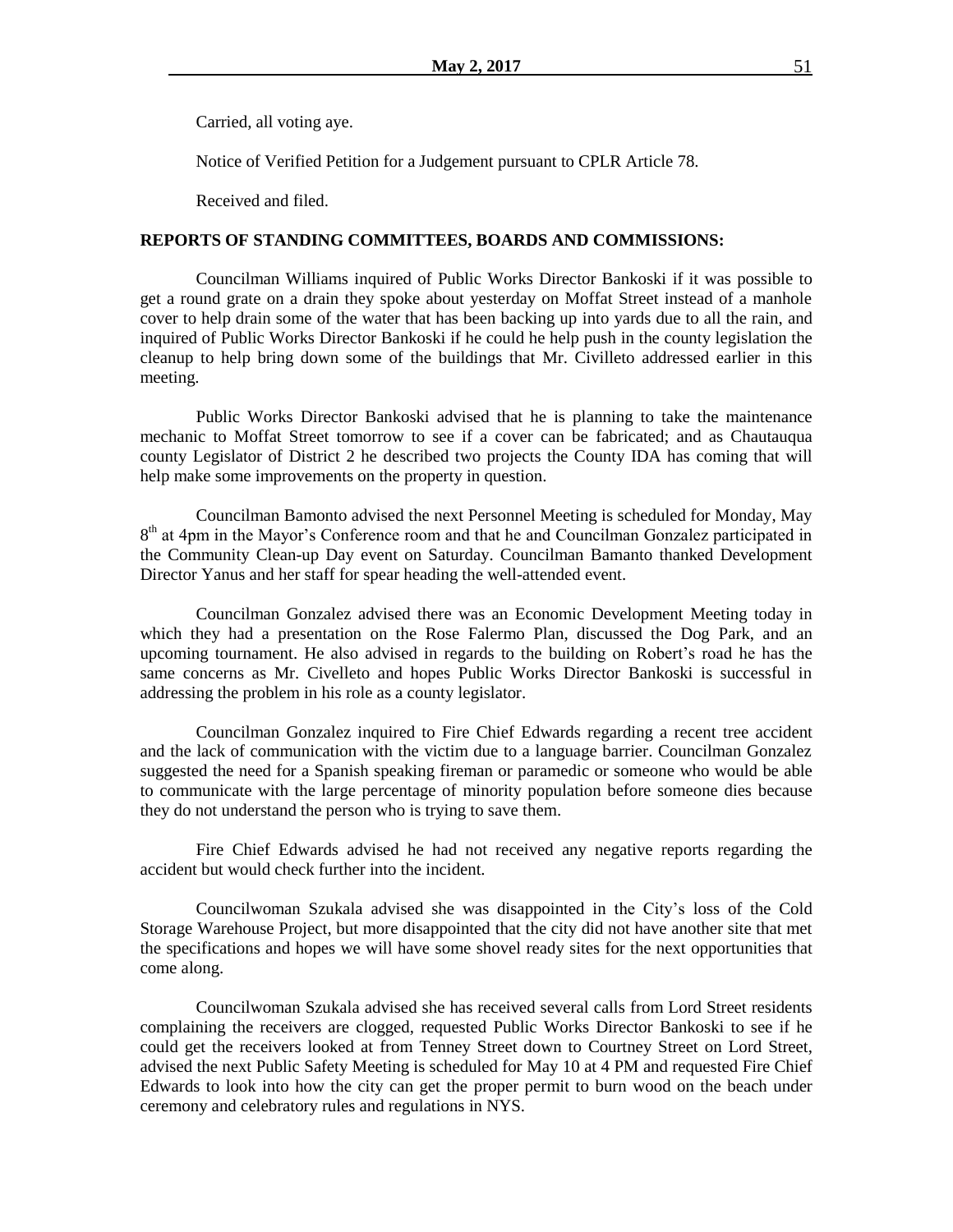Public Works Director Bankoski advised he sent four workers to address the problem yesterday. It appears residents are blowing their grass clippings and tree leaves onto the curbs and streets which creates the problem whenever there are heavy rains and that yes he would like to sit down with the council sometime to discuss this city wide reoccurring issue.

Fire Chief Edwards advised he will bring to the next Public Safety Meeting what information he has on permits for burning wood on a beach.

Councilman-at-large Woloszyn advised he had nothing to report at this time.

## **PRE-FILED RESOLUTIONS:**

## **RESOLUTION #22-2017 MAY 2, 2017**

## **BY: ENTIRE COUNCIL**

#### **AUTHORIZING PARTICIPATION IN BORDER PATROL AUGMENTATION PROGRAM**

**WHEREAS,** the County of Chautauqua has received certain grant funds in order to enhance law enforcement preparedness and operational readiness, along the borders of the United States among federal, State, local and tribal enforcement agencies; and

**WHEREAS,** the County of Chautauqua, through Resolution No. 137-13, is authorized to enter into an agreement with the City for such border patrol augmentation services for the period September 1, 2016 through September 30, 2017, with payment in an amount not to exceed Ten Thousand Dollars and Zero Cents (\$10,000.00), for overtime wages, and an amount not to exceed Three Thousand Five Hundred Dollars and Zero Cents (\$3,500.00), for fringe benefits; and

**WHEREAS,** the City is ready, willing and able to provide such augmented border patrol services, through overtime details on land and on water, in the form of roving patrols, surveillance of marinas and crewing of Sheriff's Office boats; now, therefore, be it

**RESOLVED,** that the Mayor, Wilfred J. Rosas, is hereby authorized to execute contracts and agreements with the County of Chautauqua, for the City to provide augmented border patrol services through overtime Police Department details on land and on water, in the form of roving patrols, surveillance of marinas and crewing of Sheriff's Office boats, for the period September 1, 2016 through September 30 2017; and, be it finally

**RESOLVED,** that the Fiscal Affairs Officer and City Treasurer be directed to record these funds as follows:

#### **Stone Garden Grant Account No. 001-0001-2288**; and, further

Reimburse Police Department appropriation line: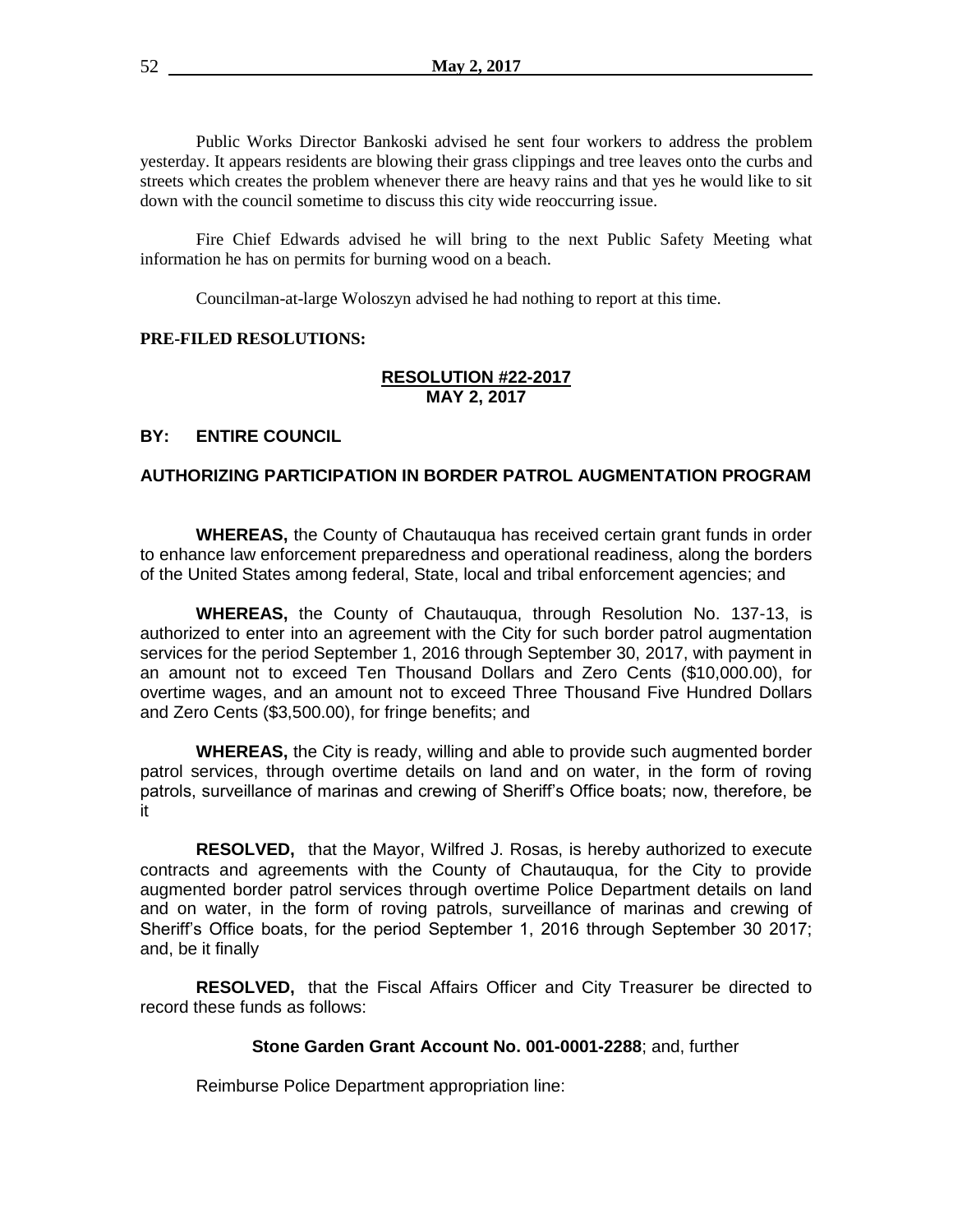#### **Overtime Account No. 001-3120-1001**,

as such funds are received from the County of Chautauqua.

Carried, all voting aye.

## **RESOLUTION #23-2017 May 2, 2017**

## **By: ENTIRE COUNCIL**

### **AUTHORIZING MAYOR TO EXECUTE AGREEMENT WITH CHAUTAUQUA COUNTY FOR STOP-DWI PROGRAM**

**WHEREAS,** the City has participated in the STOP-DWI Program with Chautauqua County for several years, and

**WHEREAS,** the County has requested that the City execute an agreement to participate with the program for the term from January 1, 2017 to December 31, 2018, and

**WHEREAS,** the County will reimburse the City, a sum not to exceed an amount equivalent to forty percent (40%) of the total of fines levied and paid to the City of Dunkirk Court resulting from the arrest and prosecution of DWI and related offenses, now, therefore, be it

**RESOLVED,** that the Mayor is hereby authorized and directed to execute the Agreement, on behalf of the City of Dunkirk, with the County of Chautauqua, for the City's participation in the STOP-DWI Program for the term January 1, 2017 through December 31, 2018.

Carried, all voting aye.

### **RESOLUTION # 24 -2017 May 2, 2017**

### **BY COUNCILMEN Adelino Gonzalez and Donald Williams Jr.:**

### **AUTHORIZING BUDGET LINE MODIFICATIONS For Fiscal Year 2017**

**WHEREAS,** it is anticipated that some expenses will exceed their entire budgetary essentials, and it is anticipated that some appropriations will have surpluses for Fiscal Year 2017, ending December 31, 2017; now, therefore, be it

**RESOLVED**, that the Fiscal Affairs Officer is hereby authorized and directed to make the following modifications to the Fiscal Year 2017 budget: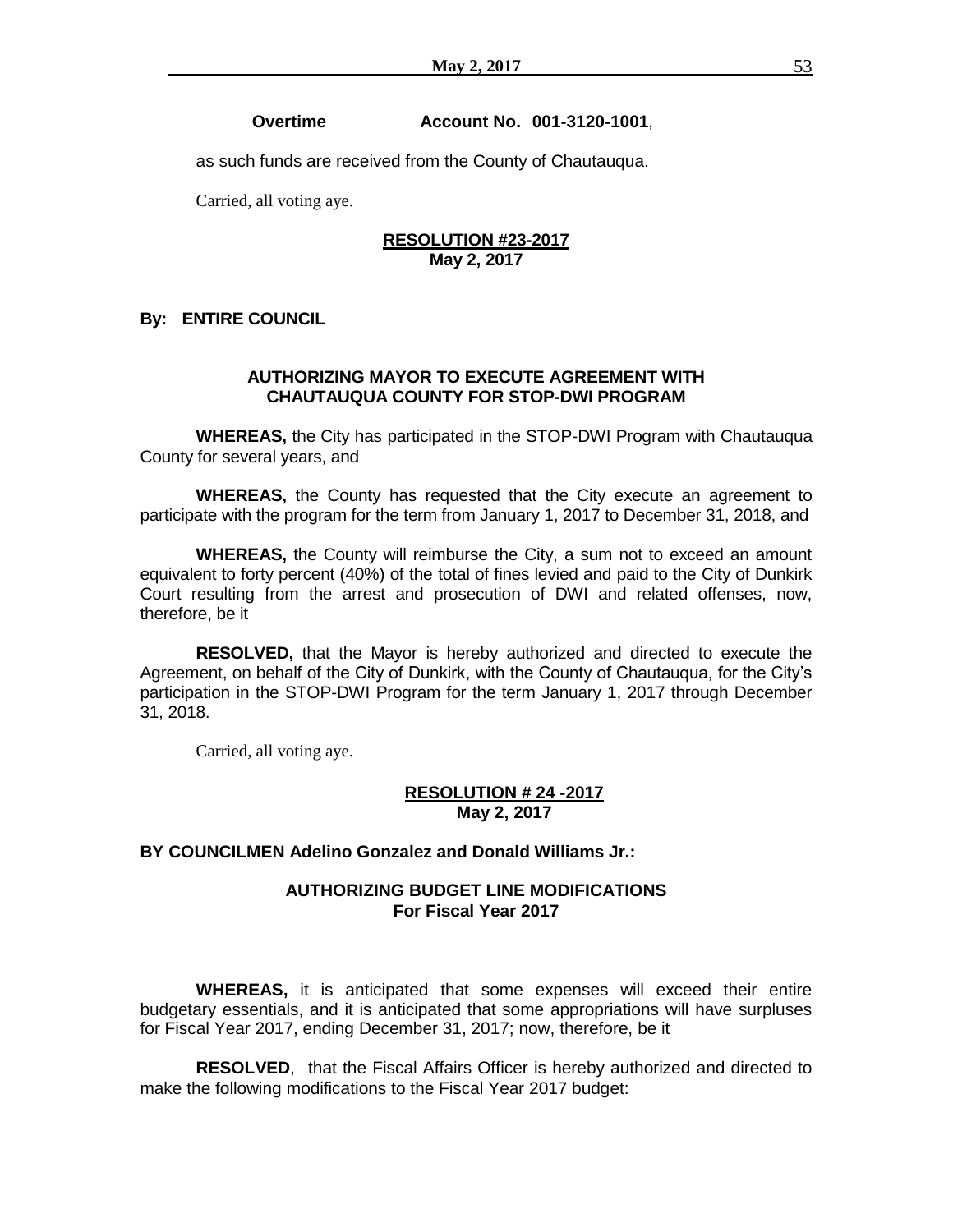| <b>Fund 1 - General Fund</b><br><b>Account Number</b> | <b>Department</b>                 | Line                                | Change              |          |  |  |
|-------------------------------------------------------|-----------------------------------|-------------------------------------|---------------------|----------|--|--|
| 001.7550.4509                                         | Celebrations                      | Flags & Memorial Day                | \$                  | 2,000    |  |  |
| 001.1900.1990                                         | <b>General Services</b>           | <b>Contingency Allowance</b>        | \$                  | (2,000)  |  |  |
|                                                       |                                   |                                     |                     |          |  |  |
| (New flags not budgeted)                              |                                   | <b>TOTAL</b>                        | \$                  |          |  |  |
| <b>Account Number</b>                                 | <b>Department</b>                 | Line                                | Change              |          |  |  |
| 001.1640.4002                                         | <b>Central Garage</b>             | <b>Supplies</b>                     | \$                  | 1,435    |  |  |
| 001.8160.4023                                         | Refuse and Garbage Col            | Repair & Maint Vehicles             | \$.                 | (1, 435) |  |  |
|                                                       |                                   |                                     |                     |          |  |  |
|                                                       |                                   | <b>TOTAL</b>                        | \$                  |          |  |  |
| <b>Account Number</b><br>Revenue                      | <b>Department</b>                 | Line                                | Change              |          |  |  |
| 001.0001.2705.7060 General Fund<br>Appropriation      |                                   | <b>Gifts and Donations - Police</b> | \$1,400.00          |          |  |  |
| 001.3120.4538                                         | Police-General Fund               | <b>SWAT Equipment</b>               | \$                  | 1,000.00 |  |  |
| 001.3120.4439                                         | <b>Police-General Fund</b>        | K-9 Expenses                        | \$                  | 400.00   |  |  |
|                                                       |                                   |                                     |                     |          |  |  |
| (Earmarked funds received (4/18/17))                  |                                   | <b>TOTAL</b>                        | \$                  |          |  |  |
| <b>Account Number</b>                                 | <b>Department</b>                 | Line                                | Change              |          |  |  |
| 001.8170.4023                                         | <b>Street Cleaning Operations</b> | Repair & Maintenance                | \$                  | 540      |  |  |
| 001.8160.4023                                         | Refuse and Garbage Col            | Repair & Maint Vehicles             | \$                  | (540)    |  |  |
|                                                       |                                   | <b>TOTAL</b>                        | \$                  |          |  |  |
|                                                       |                                   |                                     |                     |          |  |  |
| <b>Account Number</b>                                 | <b>Department</b>                 | Line                                | Change              |          |  |  |
| 001.8020.4036                                         | Dept of Development               | <b>Contracted Services</b>          | \$                  | 400      |  |  |
| 001.8020.4001                                         | Dept of Development               | <b>Travel &amp; Training</b>        | \$                  | (400)    |  |  |
|                                                       |                                   | <b>TOTAL</b>                        | \$                  |          |  |  |
|                                                       |                                   |                                     |                     |          |  |  |
| <b>Account Number</b>                                 | <b>Department</b>                 | Line                                | Change              |          |  |  |
| 001.8020.4002                                         | Dept of Development               | <b>Supplies</b>                     | \$                  | 175      |  |  |
| 001.8020.2000                                         | Dept of Development               | Equipment                           | \$                  | (175)    |  |  |
|                                                       |                                   | <b>TOTAL</b>                        | \$                  |          |  |  |
| <b>Fund 2 - Water Fund</b>                            |                                   |                                     |                     |          |  |  |
| <b>Account Number</b>                                 | <b>Department</b>                 | Line                                |                     |          |  |  |
| 002.8340.4001                                         | <b>Water Distribution System</b>  | <b>Travel &amp; Training</b>        | Change<br>\$<br>300 |          |  |  |
| 002.8340.4125                                         | <b>Water Distribution System</b>  | <b>Water Main Maint</b>             | \$                  | (300)    |  |  |
|                                                       |                                   |                                     |                     |          |  |  |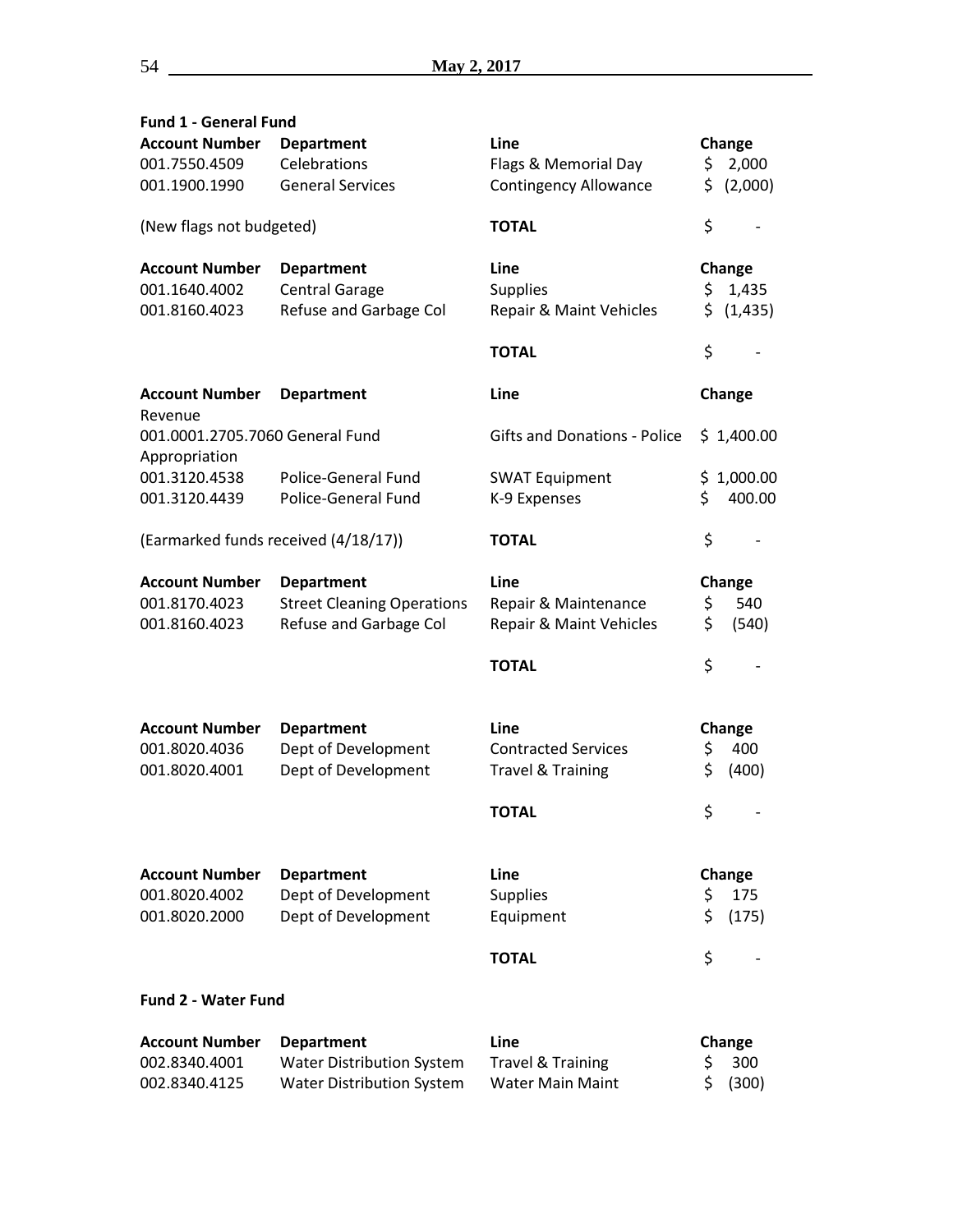| (discussed w/ Bob - required training)                  |                                                                          | ΤΟΤΑL                                                |                        |
|---------------------------------------------------------|--------------------------------------------------------------------------|------------------------------------------------------|------------------------|
| <b>Fund 3 - Water Fund</b>                              |                                                                          |                                                      |                        |
| <b>Account Number</b><br>003.8130.4001<br>003.8130.4021 | <b>Department</b><br><b>Wastewater Treatment</b><br>Wastewater Treatment | Line<br><b>Travel &amp; Training</b><br>Repair/Maint | Change<br>100<br>(100) |
|                                                         | (discussed with Bob – required training)                                 | <b>TOTAL</b>                                         | Ś                      |

Carried, all voting aye.

## **RESOLUTION # 25-2017 MAY 2, 2017**

# **BY: COUNCILMAN BAMONTO**

# **AUTHORIZING CONTRACT FOR WEST HOWARD AVENUE CULVERT REPLACEMENT AND FIRST INSTANCE FUNDING**

**WHEREAS**, a project for the W. Howard Ave Culvert Replacement, P.I.N. 5762-21, (the project) under Title 23, U.S. Code, as amended, calls for the apportionment of the costs of such program to be borne at the ratio of 0% Federal funds and 100% state funds; and

**WHEREAS**, the City of Dunkirk desires to advance the project by making a commitment of 100% of the state share of the costs of \$750,000.00; and

**WHEREAS**, the NYS-DOT will reimburse the city for said costs as the project progresses; and

**WHEREAS**, any costs in excess of \$750,000.00 are expected to be covered by CHIPS funding; now therefore be it

**RESOLVED**, that payment of the first instance funding for 100% of the Federal and state share in the amount of \$750,000.00 is authorized; and be it further

**RESOLVED**, that the City of Dunkirk shall be responsible for all costs of the project which exceed the amount of the NY Bridge Funding awarded to the City of Dunkirk; and be it further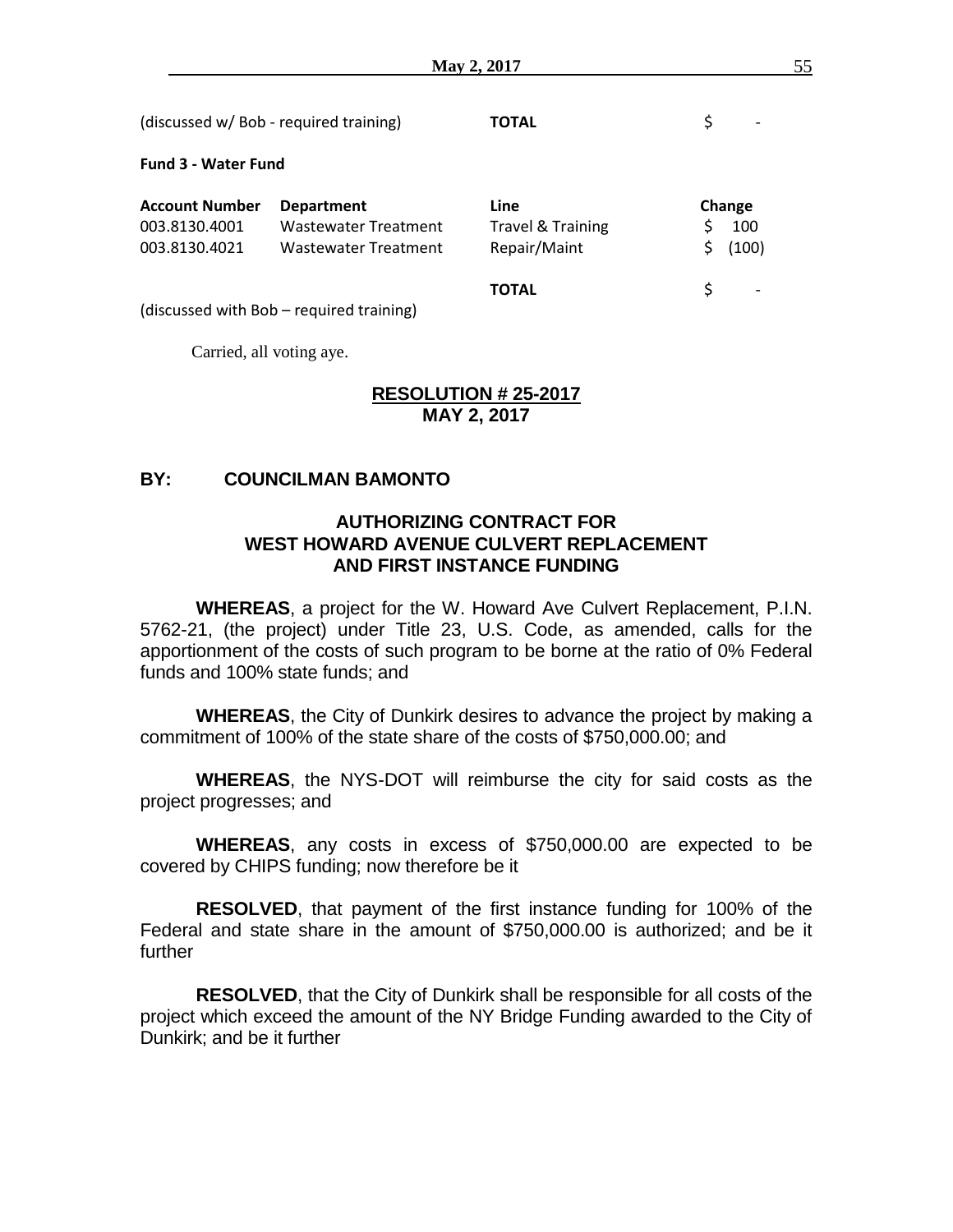**RESOLVED**, that the sum of \$750,000.00 is hereby appropriated and made available to cover the cost of participation in the above phase of the project; and be it further

**RESOLVED**, that the full Federal and non-Federal share costs of the project exceeds the amount appropriated above, the City of Dunkirk shall convene as soon as possible to appropriate said excess amount immediately upon the notification by NYS-DOT thereof; and be it further

**RESOLVED**, that construction of the project shall begin no later than eighteen (18) months after award and that the project shall be completed within three (3) years of commencing construction; and be it further

**RESOLVED**, that the Mayor be, and hereby is, authorized to execute all necessary agreements, certifications or reimbursement requests for Federal aid and/or State aid on behalf of the City of Dunkirk with the New York State Department of Transportation in connection with advancement or approval of the Project and providing for the administration of the Project and the City's first instance funding of Project costs and permanent funding of the local share of Federal aid and State aid eligible Project costs, and all Project costs within appropriations therefor that are not so eligible; and be it further

**RESOLVED**, that a certified copy of this resolution be filed with the New York State Commissioner of Transportation by attaching it to any necessary Agreement in connection with the Project; and be it finally

**RESOLVED**, that this Resolution shall take effect immediately.

Carried, all voting aye.

## **RESOLUTION # 26-2017 MAY 2, 2017**

## **BY: ENTIRE COUNCIL**

## **RATIFICATION OF AGREEMENT BETWEEN THE CITY OF DUNKIRK AND THE DUNKIRK POLICE BENEVOLENT ASSOCIATION FOR JANUARY 1, 2016 TO DECEMBER 31, 2019**

**WHEREAS,** the City of Dunkirk and the Dunkirk Police Benevolent Association ("PBA") have been involved in labor negotiations to reach an agreement on a new Collective Bargaining Agreement to replace the previous Collective Bargaining Agreement between the parties which expired on December 31, 2015; and

**WHEREAS,** after negotiations, the City and the PBA have signed a Memorandum of Agreement regarding said proposed contract; and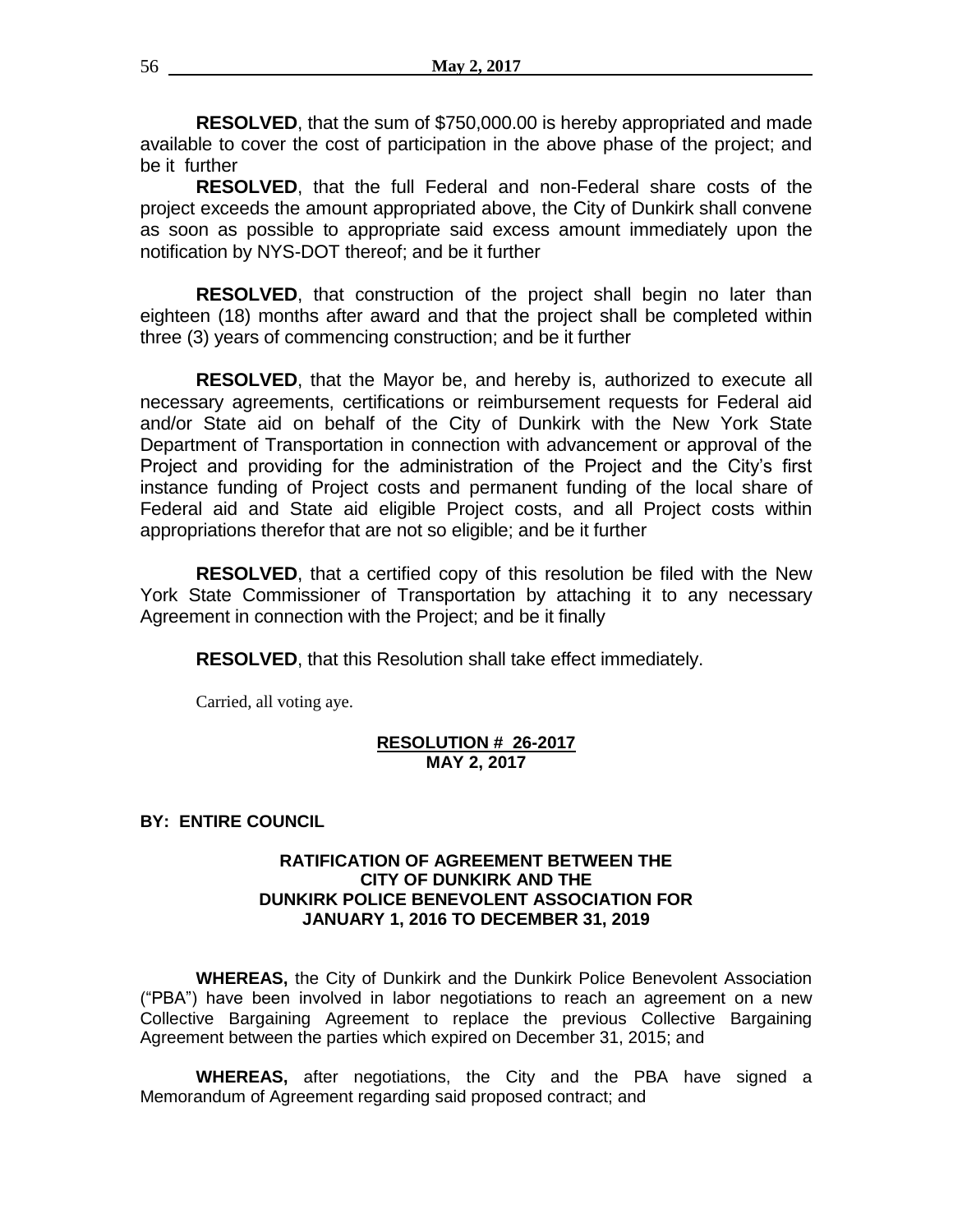**WHEREAS,** the Civil Service Law requires that this Common Council review and vote upon the issue of ratification of the proposed Collective Bargaining Agreement, now, therefore, be it

**RESOLVED,** that the Dunkirk Common Council hereby ratifies and approves said Collective Bargaining Agreement and directs the Mayor to execute said agreement between the City and the PBA, on behalf of the City of Dunkirk for the years 2016 through 2019.

Councilman Bamonto advised he would be voting "yes" and thanked the Mayor, the Mayor's team, and the PBA Representatives for their countless hours of negotiations.

Carried, all voting aye.

#### **NEW BUSINESS:**

# **RESOLUTION #27-2017 May 2, 2017**

## **By: ENTIRE COUNCIL**

# **AUTHORIZING MAYOR TO EXECUTE WRIGHT PARK LAKESIDE SOD AGREEMENT**

**WHEREAS,** the softball field at Wright Park requires maintenance, and

**WHEREAS**, there is a need to purchase new infield mix for the softball field, and

**WHEREAS**, the Department of Development has made documented contacts with three vendors, Lakeside Sod, Batavia Turf, and Rich Sports Fields, but has received only one quote, from Lakeside Sod, and

**WHEREAS**, of the three vendors, only Lakeside Sod offers a product that will work with our current field without the use of field conditioning agents, which would lead to additional expense, and

**WHEREAS,** City labor will be used to install the product and as such this is a purchase contract, and

**WHEREAS**, there is the potential for reimbursement or matching funds from the Wright Park Amenities Grant for this portion of the project, and

**WHEREAS**, Lakeside Sod is ready, willing, and able to provide a sufficient amount of infield mix to complete the project for the sum of \$8089.25, and